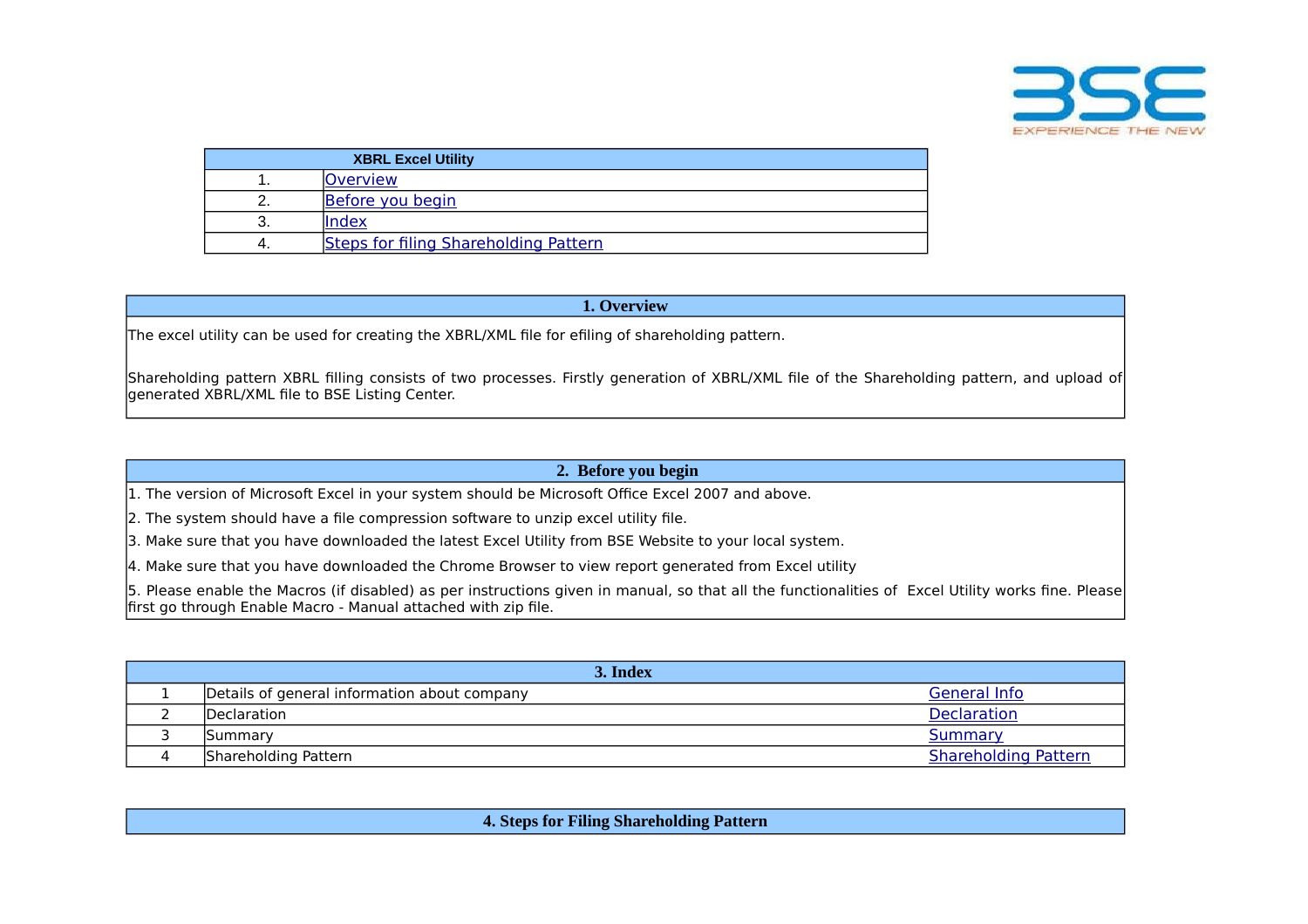I. Fill up the data: Navigate to each field of every section in the sheet to provide applicable data in correct format. (Formats will get reflected while filling data.)

- Use paste special command to paste data from other sheet.

II. Validating Sheets: Click on the ''Validate " button to ensure that the sheet has been properly filled and also data has been furnished in proper format. If there are some errors on the sheet, excel utility will prompt you about the same.

III. Validate All Sheets: Click on the ''Home" button. And then click on "Validate All Sheet" button to ensure that all sheets has been properly filled and validated successfully. If there are some errors on the sheet, excel utility will prompt you about the same and stop validation at the same time. After correction, once again follow the same procedure to validate all sheets.

Excel Utility will not allow you to generate XBRL/XML until you rectify all errors.

IV. Generate XML : Excel Utility will not allow you to generate XBRL/XML unless successful validation of all sheet is completed. Now click on 'Generate XML'' to generate XBRL/XML file.

- Save the XBRL/XML file in your desired folder in local system.

V. Generate Report : Excel Utility will allow you to generate Report. Now click on 'Generate Report'' to generate html report.

- Save the HTML Report file in your desired folder in local system.

- To view HTML Report open "Chrome Web Browser" .

- To print report in PDF Format, Click on print button and save as PDF.

VI. Upload XML file to BSE Listing Center: For uploading the XBRL/XML file generated through Utility, login to BSE Listing Center and upload generated xml file. On Upload screen provide the required information and browse to select XML file and submit the XML.

# **5. Fill up the Shareholding Pattern**

1. Cells with red fonts indicate mandatory fields.

2. If mandatory field is left empty, then Utility will not allow you to proceed further for generating XML.

3. You are not allowed to enter data in the Grey Cells.

4. If fields are not applicable to your company then leave it blank. Do not insert Zero unless it is a mandatory field.

5. Data provided must be in correct format, otherwise Utility will not allow you to proceed further for generating XML.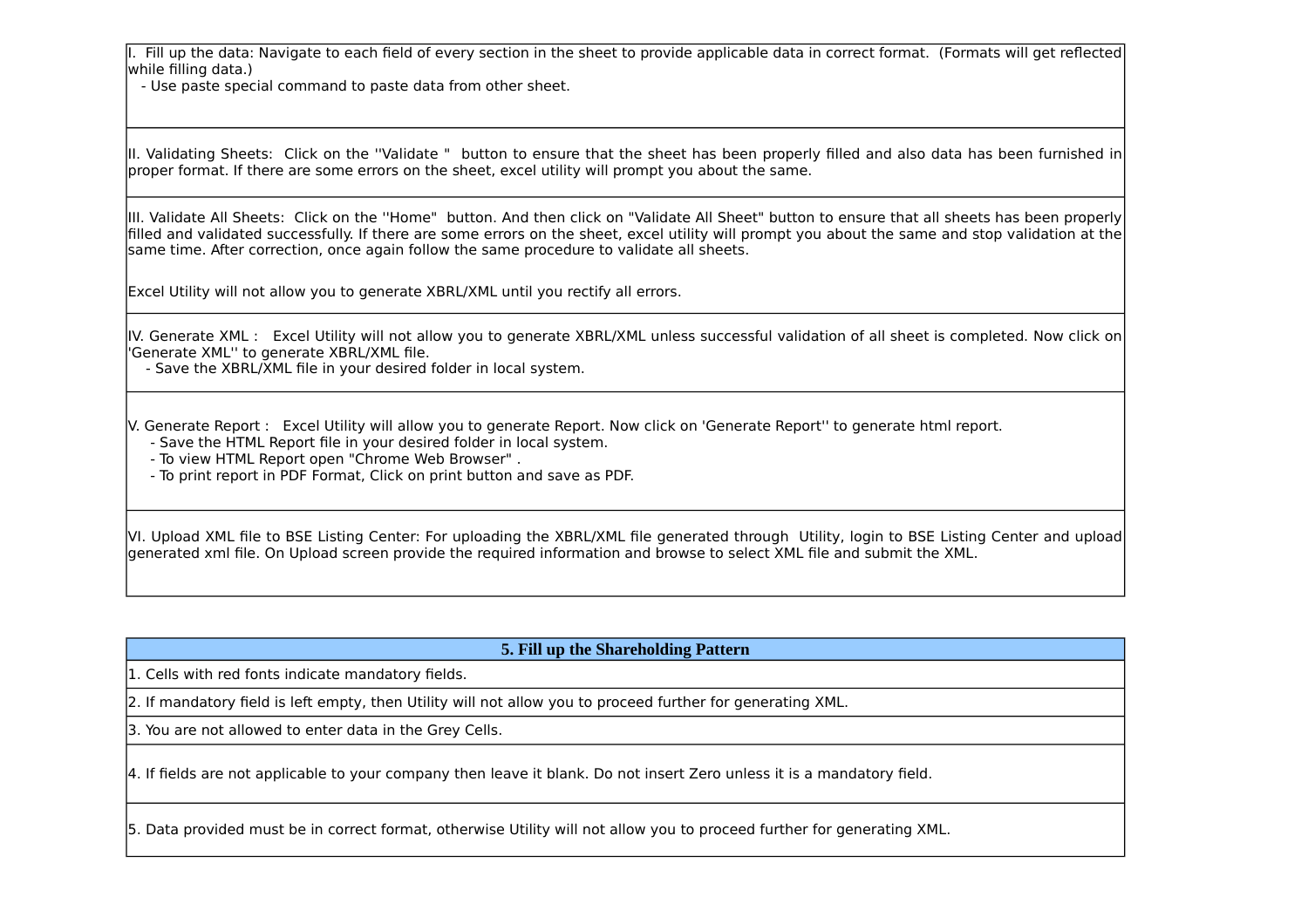6. Adding new rows: Sections such as Promoters details allow you to enter as much data in a tabular form. You can Click on "Add" to add more rows.

To add more than one row you must fill data in the mandatory fields of the previous row.

7. Deleting rows: Rows that has been added can be removed by clicking the button "Delete". A popup will ask you to provide the range of rows you want to delete.

8. Select data from "Dropdown list" wherever applicable.

9. Adding Notes: Click on "Add Notes" button to add notes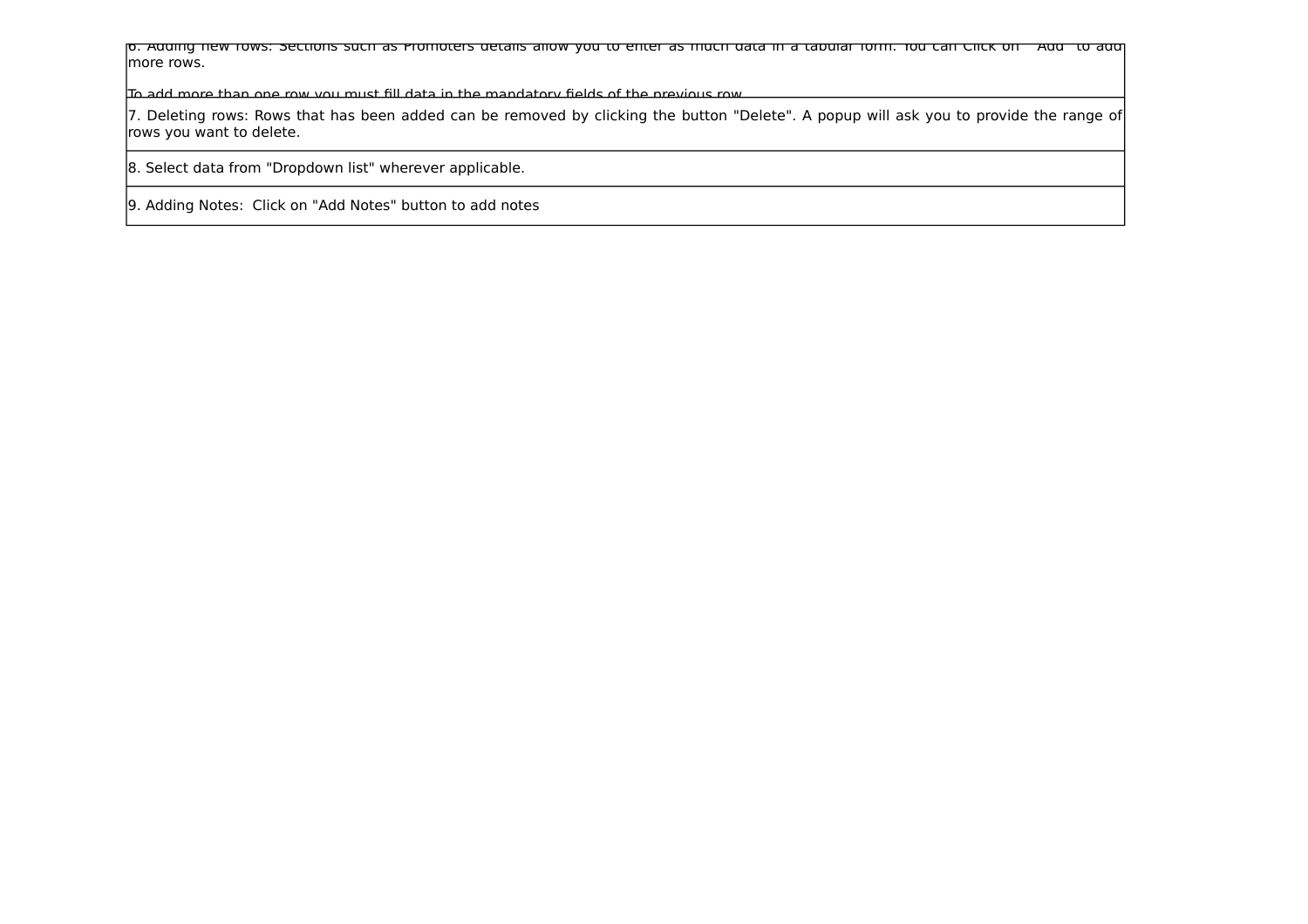<span id="page-3-0"></span>

| validal<br><b>Home</b><br>tΔ.                                                              |                                     |
|--------------------------------------------------------------------------------------------|-------------------------------------|
| <b>General information about company</b>                                                   |                                     |
| Scrip code                                                                                 | 538891                              |
| Name of the company                                                                        | <b>South India Projects Limited</b> |
| Whether company is SME                                                                     | No                                  |
| <b>Class of Security</b>                                                                   | <b>Equity Shares</b>                |
| Type of report                                                                             | Quarterly                           |
| Quarter Ended / Half year ended/Date of Report (For Prelisting / Allotment)                | 31-03-2017                          |
| Date of allotment / extinguishment (in case Capital Restructuring selected) / Listing Date |                                     |
| Shareholding pattern filed under                                                           | Regulation 31 (1) (b)               |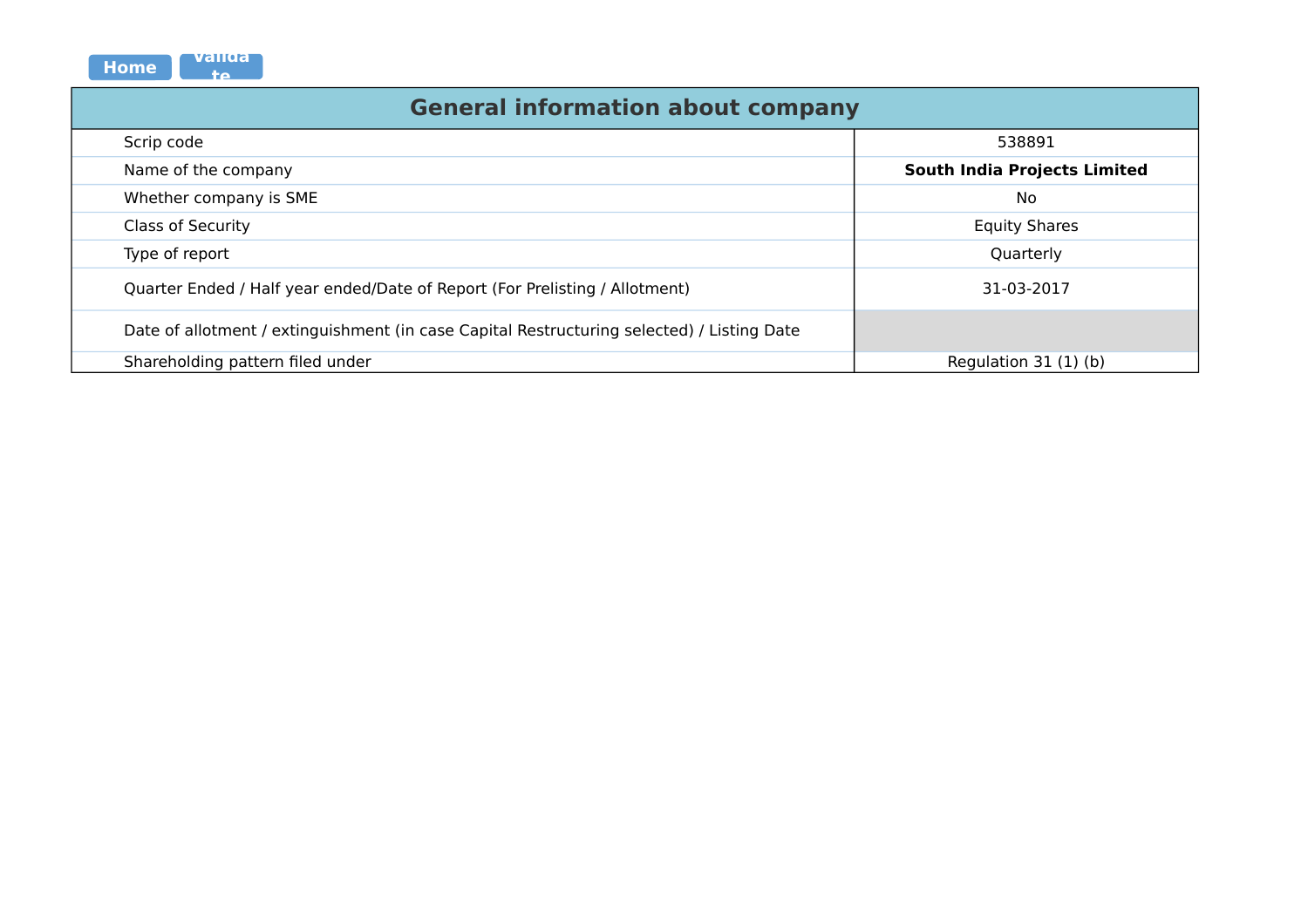

<span id="page-4-0"></span>

| Sr.<br>No.     | <b>Particular</b>                                                                      | <b>Yes/No</b> |
|----------------|----------------------------------------------------------------------------------------|---------------|
| 1              | Whether the Listed Entity has issued any partly paid up shares?                        | No            |
| $\overline{2}$ | Whether the Listed Entity has issued any Convertible Securities?                       | No            |
| 3              | Whether the Listed Entity has issued any Warrants?                                     | No            |
| 4              | Whether the Listed Entity has any shares against which depository receipts are issued? | No            |
| 5              | Whether the Listed Entity has any shares in locked-in?                                 | Yes           |
| 6              | Whether any shares held by promoters are pledge or otherwise encumbered?               | <b>No</b>     |
|                | Whether company has equity shares with differential voting rights?                     | <b>No</b>     |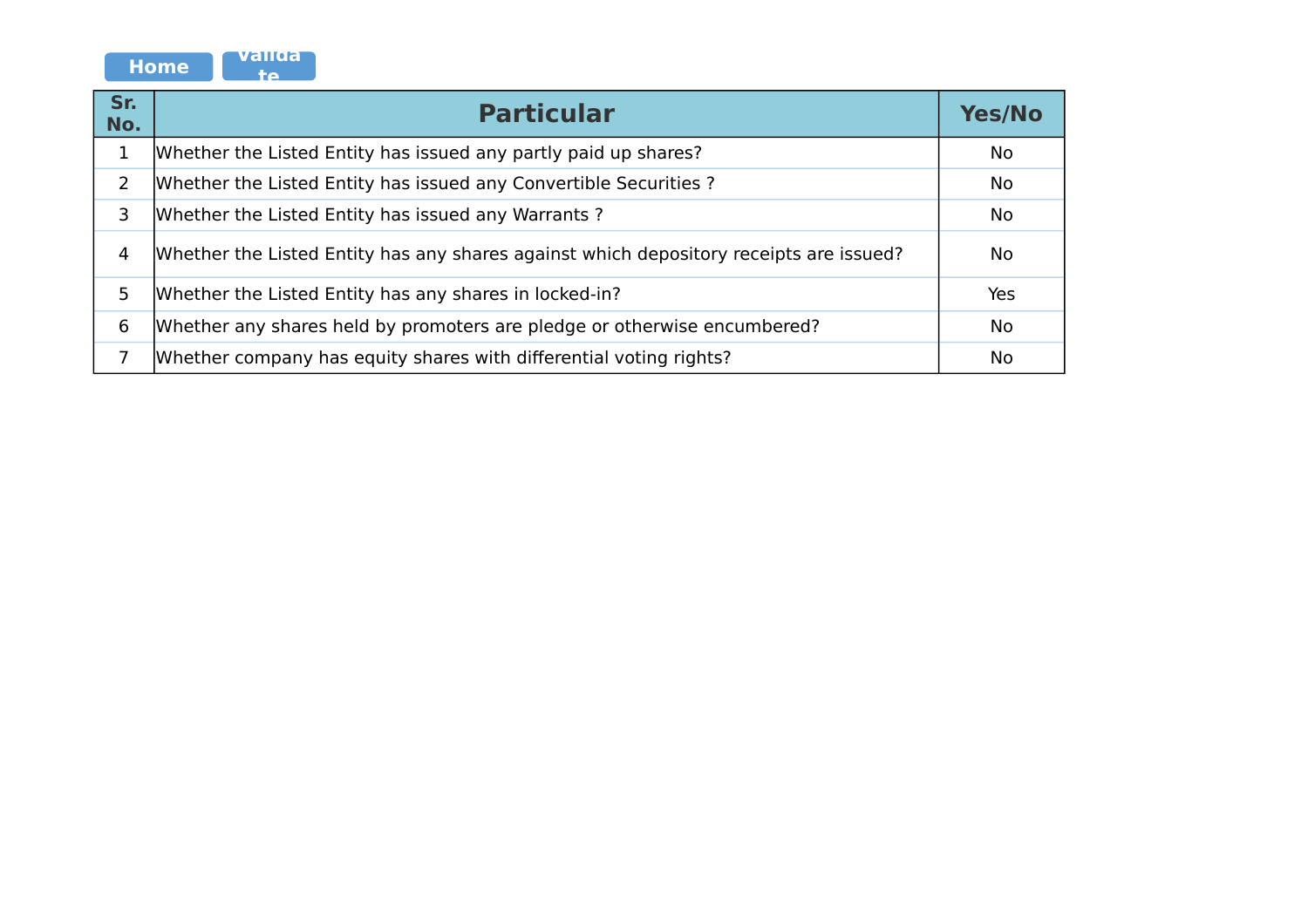<span id="page-5-0"></span>

|         | Home                                                                                                             |                                  |                                                                          |                           |                                   |                                     |                                                                     |              |                                                                  |              |                              |                                              |                                            |                                                 |                                                                                                                                                 |                                     |                                |                                                           |                                                               |                                                |
|---------|------------------------------------------------------------------------------------------------------------------|----------------------------------|--------------------------------------------------------------------------|---------------------------|-----------------------------------|-------------------------------------|---------------------------------------------------------------------|--------------|------------------------------------------------------------------|--------------|------------------------------|----------------------------------------------|--------------------------------------------|-------------------------------------------------|-------------------------------------------------------------------------------------------------------------------------------------------------|-------------------------------------|--------------------------------|-----------------------------------------------------------|---------------------------------------------------------------|------------------------------------------------|
|         | Table I - Summary Statement holding of specified securities                                                      |                                  |                                                                          |                           |                                   |                                     |                                                                     |              |                                                                  |              |                              |                                              |                                            |                                                 |                                                                                                                                                 |                                     |                                |                                                           |                                                               |                                                |
|         | Note: Data will be automatically populated from shareholding pattern sheet - Data Entry Restricted in this sheet |                                  |                                                                          |                           |                                   |                                     |                                                                     |              |                                                                  |              |                              |                                              |                                            |                                                 |                                                                                                                                                 |                                     |                                |                                                           |                                                               |                                                |
|         |                                                                                                                  |                                  |                                                                          |                           | No. Of shares                     | Total nos, shares                   | Shareholding as a %<br>of total no. of shares'                      |              | held in each class of<br>securities<br>No of Voting (XIV) Rights |              | No. Of Shares Underlying     |                                              | No. of Shares                              |                                                 | Shareholding, as a %<br>No. Of Shares Underlying assuming full conversion of                                                                    | Number of Locked in shares<br>(X  ) |                                |                                                           | Number of Shares pledged or<br>otherwise encumbered<br>(XIII) | Number of equity                               |
| Categor | Category of shareholder                                                                                          | Nos. Of<br>shareholders<br>(III) | No. of fully paid up equity No. Of Partly paid-up<br>shares held<br>(IV) | equity shares held<br>(V) | underlying<br>Depository Receipts | held<br>$(VII) = (IV)+(V)+$<br>(VI) | (calculated as per<br>SCRR, 1957)<br>(VIII)<br>As a % of $(A+B+C2)$ | Class        | Class<br>eg:y                                                    | Total        | Total as a % of<br>$(A+B+C)$ | Outstanding convertible<br>securities<br>(X) | Underlying<br>Outstanding<br>Warrants (Xi) | securities and No. Of<br>Warrants<br>$(Xi)$ (a) | Outstanding convertible convertible securities (as a<br>percentage of diluted share<br>capital)<br>$(XI) = (VII) + (X)$<br>As a % of $(A+B+C2)$ | $N_0$ .<br>(a)                      | As a % of total<br>Shares held | As a % of total<br>$\frac{No}{(a)}$<br>Shares held<br>(b) |                                                               | shares held in<br>dematerialized form<br>(XIV) |
|         | (A) Promoter & Promoter Group                                                                                    |                                  | 3229346                                                                  |                           |                                   | 3229346                             | 64.16                                                               | 3.229.346.00 |                                                                  | 3.229.346.00 | 64.16                        |                                              |                                            |                                                 | 64.16                                                                                                                                           | 3229346                             | 100.00                         |                                                           |                                                               | 1229346                                        |
|         | (B) Public                                                                                                       |                                  | 1804042                                                                  |                           |                                   | 1804042                             | 35.84                                                               | 1804042.00   |                                                                  | 1,804,042.00 | 35.84                        |                                              |                                            |                                                 | 35.84                                                                                                                                           |                                     | n nnl                          |                                                           |                                                               | 1795411                                        |
|         | (C) Non Promoter- Non Public                                                                                     |                                  |                                                                          |                           |                                   |                                     |                                                                     |              |                                                                  |              |                              |                                              |                                            |                                                 |                                                                                                                                                 |                                     |                                |                                                           |                                                               |                                                |
| (C1)    | <b>Shares underlying DRs</b>                                                                                     |                                  |                                                                          |                           |                                   |                                     |                                                                     |              |                                                                  |              |                              |                                              |                                            |                                                 |                                                                                                                                                 |                                     |                                |                                                           |                                                               |                                                |
| (C2)    | <b>Shares held by Employee Trusts</b>                                                                            |                                  |                                                                          |                           |                                   |                                     |                                                                     |              |                                                                  |              |                              |                                              |                                            |                                                 |                                                                                                                                                 |                                     |                                |                                                           |                                                               |                                                |
|         | <b>Total</b>                                                                                                     | 752                              | 5033388                                                                  |                           |                                   | 5033388                             | 100                                                                 | 5033388.00   |                                                                  | 5033388.00   | 100.00                       |                                              |                                            |                                                 | 100                                                                                                                                             | 3229346                             | 64.16                          |                                                           |                                                               | 3024757                                        |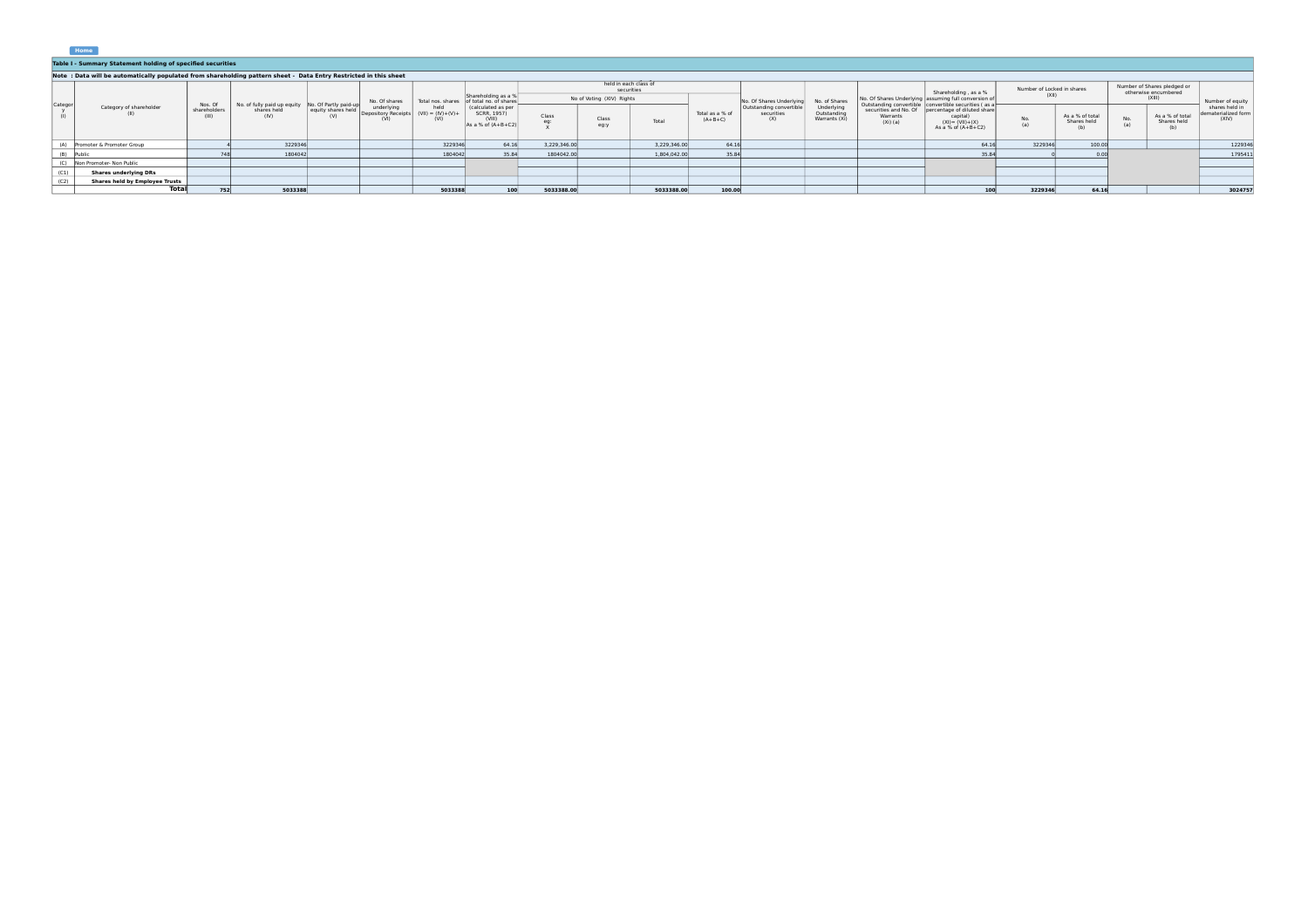#### <span id="page-6-2"></span><span id="page-6-1"></span><span id="page-6-0"></span>Sr. Total **A Table II - Statement showing shareholding pattern of the Promoter and Promoter Group (1) Indian** (a) <u>[Individuals/Hindu undivided Family](#page-7-0)</u> (a) 3 1110000 11110000 22.05 1110000.00 11110000 22.05 1110000 22.05 1110000 100.00 100.00 100.00 100.00 100.00 100.00 100.00 100.00 100.00 100.00 100.00 100.00 100.00 100.00 100.00  $\frac{1}{(b)}$  $\sqrt{c}$ (d) [Any Other \(specify\)](#page-7-0) **Sub-Total (A)(1)** 3] 1110000 | 1 1110000 22.05 1110000.00 | 1110000.00 22.05 | | 22.05 22.05 1110000 100.00 100.00 100.00 | 150000 **(2) Foreign** (a) <mark>[Individuals \(NonResident Individuals/ Foreign Individuals](#page-8-0)</mark> 1 2119346 2119346 2119346 2119346 42.11 2119346.00 2119346 42.11 100.00 2119346 100.00 1079346  $\overline{(\mathbf{b})}$  $\frac{10}{c}$ (d) (e) [Any Other \(specify\)](file:///home/jj/web/exceltopdf/sites/default/files/doc/) **Sub-Total (A)(2)** 1 2119346 2119346 42.11 2119346.00 2119346 42.11 42.11 2119346 100.00 1079346 4 3229346 | | 3229346 64.16| 3229346.00| | 3229346 64.16| | | | 64.16| 3229346| 100.00| | | 1229346 **B Note in Solutions Show details of shareholders having more than one percentage of total no of shares. Please refer software manual.<br>
(1) <b>Institutions**<br>
(1) **Institutions** (a)  $f(x)$  $(c)$  $(d)$  $(a)$  $(f)$  $\overline{(q)}$ (h) (i) [Any Other \(specify\)](file:///home/jj/web/exceltopdf/sites/default/files/doc/) **Sub-Total (B)(1) ( 2 ) Sub-Total (B)(2) ( 3 ) Non-institutions** (a(i)) | 694 332150 532150 6.60 532150 6.60 323747 323747 (a0) <mark>District District District District District District District District District District District District District District District District District District District District District District District District </mark> (b)  $(c)$ (d) (e) 1900-Cherispeciny (e) 18 197732 197732 3.93 197732 3.93 197732 197732 3.93 197732 3.93 19790 19790 197904 3.93 0 0.00 197504 **Sub-Total (B)(3)** 748 1804042 1804042 35.84 1804042.00 1804042 35.84 35.84 0.00 0.00 1795411 Total Public Shareholding (B)=(B)(1)+(B)(2)+(B)(3) 748 1804042 1804042 1804042 35.84 1804042.00 1804042.00 1804042 35.84 1804042.00 1795411<br>Total Public Shareholding (B)=(B)(1)+(B)(2)+(B)(3) 748 1804042 1804042 1804042 35 **C Table IV - Statement showing shareholding pattern of the Non Promoter- Non Public shareholder ( 1 ) ( 2 ) Total ( A+B+C2 )** 752 5033388 5033388 100.00 5033388.00 5033388 100.00 100.00 3229346 64.16 3024757 Category & Name of the Shareholders (I) Nos. Of Mo. of fully paid up No. Of Partly paid-up<br>shareholders equity shares held equity shares held<br>(III) (IV) (V) No. Of shares underlying Depository Receipts (VI) Total nos. shares held (VII) = (IV)+(V)+ (VI) Shareholding as a % of total no. of shares (calculated as per SCRR, 1957) (VIII) As a % of (A+B+C2) Number of Voting Rights held in each class of securities (IX) No of Voting (XIV) Rights No. Of Shares Underlying Outstanding convertible securities (X) No. of Shares Underlying Outstanding Warrants (Xi) No. Of Shares Underlying Outstanding convertible securities convertible securities (Xi) (a) Shareholding , as a % assuming full conversion of convertible securities ( as a percentage of diluted share capital) (XI)= (VII)+(X) As a % of  $(A+B+C2)$ Number of Locked in shares (XII) Number of Shares pledged or otherwise encumbered (XIII) Number of equity shares held in dematerialized form (XIV) Total as a % of Total Voting rights Class eg: X Class eg:y No. (a) As a % of total Shares held (b) No. (a) As a % of total Shares held (b) [Government](file:///home/jj/web/exceltopdf/sites/default/files/doc/) [Institutions](file:///home/jj/web/exceltopdf/sites/default/files/doc/) [Foreign Portfolio Investor](file:///home/jj/web/exceltopdf/sites/default/files/doc/) **Total Shareholding of Promoter and Promoter Group (A)=(A)(1)+(A)(2)**  [Details of Shares which remain unclaimed for Promoter & Promoter Group](file:///home/jj/web/exceltopdf/sites/default/files/doc/) **Table III - Statement showing shareholding pattern of the Public shareholder** [Mutual Funds](file:///home/jj/web/exceltopdf/sites/default/files/doc/) [Venture Capital Funds](file:///home/jj/web/exceltopdf/sites/default/files/doc/) [Alternate Investment Funds](file:///home/jj/web/exceltopdf/sites/default/files/doc/) [Foreign Venture Capital Investors](file:///home/jj/web/exceltopdf/sites/default/files/doc/) [Foreign Portfolio Investors](file:///home/jj/web/exceltopdf/sites/default/files/doc/) [Financial Institutions/ Banks](file:///home/jj/web/exceltopdf/sites/default/files/doc/) [Insurance Companies](file:///home/jj/web/exceltopdf/sites/default/files/doc/) [Provident Funds/ Pension Funds](file:///home/jj/web/exceltopdf/sites/default/files/doc/) Central Government/ State Government(s)/ President <u>[Individuals - i.Individual shareholders holding nominal s](file:///home/jj/web/exceltopdf/sites/default/files/doc/)hare capital up to Real up to</u> Rs. 232150<br>694 [Employee Trusts](file:///home/jj/web/exceltopdf/sites/default/files/doc/) [Overseas Depositories \(holding DRs\) \(balancing figure\)](file:///home/jj/web/exceltopdf/sites/default/files/doc/) [Any Other \(specify\)](#page-10-0) [Details of the shareholders acting as persons in Concert for Public](file:///home/jj/web/exceltopdf/sites/default/files/doc/) [Details of Shares which remain unclaimed for Public](file:///home/jj/web/exceltopdf/sites/default/files/doc/) [Custodian/DR Holder - Name of DR Holders \(If Available](file:///home/jj/web/exceltopdf/sites/default/files/doc/)) [Employee Benefit Trust \(under SEBI \(Share based Emplo](file:///home/jj/web/exceltopdf/sites/default/files/doc/)yee Benefit Trust (under SEBI) **Total NonPromoter- Non Public Shareholding (C)= (C)(1)+(C)(2) Home Valida te**

**Disclosure of notes on shareholding pattern**

**Add Notes**

<span id="page-6-4"></span><span id="page-6-3"></span>**Total (A+B+C )** 752 5033388 5033388 100.00 5033388.00 5033388 100.00 100.00 3229346 64.16 3024757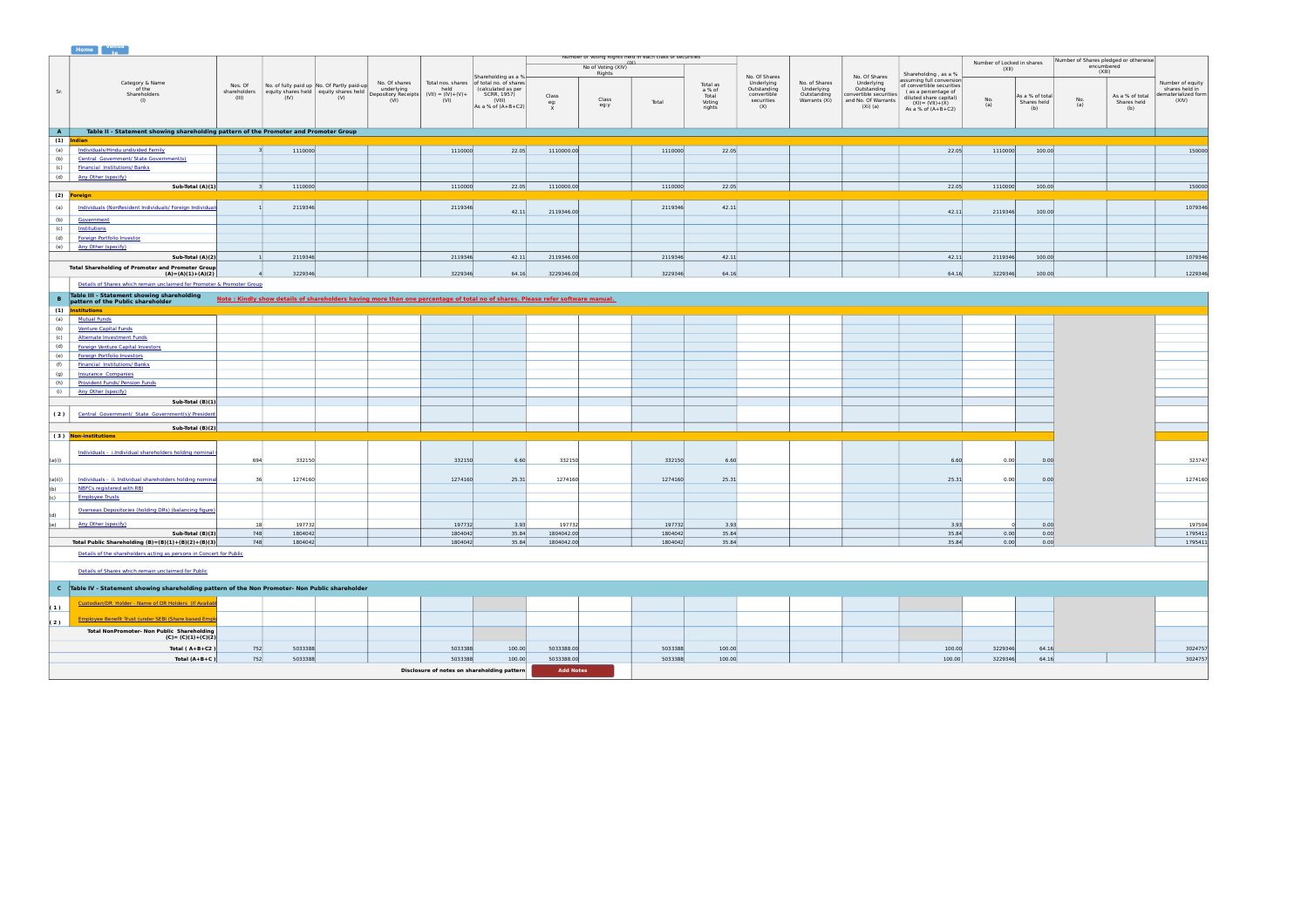<span id="page-7-0"></span>

|                |                                          |              |                                  |                                      |                             |                                                     | Shareholding as                                     |               |                           | Number of Voting Rights held in each class of securities |                                     |                                                 |                                            | No. Of Shares                                                 | Shareholding, as a %   Number of Locked in shares                                                |            |                                      | Number of Shares pledged or<br>otherwise encumbered |                                          |                                    |                                 |
|----------------|------------------------------------------|--------------|----------------------------------|--------------------------------------|-----------------------------|-----------------------------------------------------|-----------------------------------------------------|---------------|---------------------------|----------------------------------------------------------|-------------------------------------|-------------------------------------------------|--------------------------------------------|---------------------------------------------------------------|--------------------------------------------------------------------------------------------------|------------|--------------------------------------|-----------------------------------------------------|------------------------------------------|------------------------------------|---------------------------------|
|                | Name                                     |              | No. of fully paid                | No. Of Partly                        | No. Of shares<br>underlying | Total nos. shares                                   | a % of total no.<br>of shares                       |               | No of Voting (XIV) Rights |                                                          | Total as                            | No. Of Shares<br>Underlying                     | No. of Shares                              | Underlying<br>Outstanding                                     | assuming ful<br>conversion o<br>convertible securities                                           | (XII)      |                                      | (XIII)                                              |                                          | Number of equity<br>shares held in |                                 |
| Searial<br>No. | of the<br>Shareholders                   | PAN          | up equity shares<br>held<br>(IV) | paid-up equity<br>shares held<br>(V) | Depository<br>Receipts      | held<br>$(VII) = (IV)+(V)+$ per SCRR, 1957)<br>(VI) | (calculated as<br>(VIII)<br>As a % o'<br>$(A+B+C2)$ | Class<br>eq:X | Class<br>eg:y             | Total                                                    | a % of<br>Total<br>Voting<br>rights | Outstanding<br>convertible<br>securities<br>(X) | Underlying<br>Outstanding<br>Warrants (Xi) | convertible<br>securities and No<br>Of Warrants<br>$(Xi)$ (a) | (as a percentage o<br>diluted share capital)<br>$(XI) = (VII) + (Xi)(a)$<br>As a % of $(A+B+C2)$ | No.<br>(a) | As a % of<br>total<br>Shares<br>held | No.<br>(a)                                          | As a %<br>total<br>Shares<br>held<br>(b) | dematerialized<br>form<br>(XIV)    | Reason for not<br>providing PAN |
|                | A1(a) Individuals/Hindu undivided Family |              |                                  |                                      |                             |                                                     |                                                     |               |                           |                                                          |                                     |                                                 |                                            |                                                               |                                                                                                  |            |                                      |                                                     |                                          |                                    |                                 |
|                | Add                                      |              |                                  |                                      |                             |                                                     |                                                     |               |                           |                                                          |                                     |                                                 |                                            |                                                               |                                                                                                  |            |                                      |                                                     |                                          |                                    |                                 |
|                | Jagan Mohan Reddy Thumma                 | ACPPT6939C   | 470000                           |                                      |                             | 470000                                              |                                                     | 470000.00     |                           | 470000.00                                                |                                     |                                                 |                                            |                                                               |                                                                                                  | 470000     | 100.00                               |                                                     |                                          | 150000                             |                                 |
|                | Dennis Reddy Thumma                      | ACZPT1012C   | 320000                           |                                      |                             | 320000                                              | 6.36                                                | 320000.00     |                           | 320000.00                                                |                                     |                                                 |                                            |                                                               |                                                                                                  | 320000     | 100.00                               |                                                     |                                          |                                    |                                 |
|                | Innamma Thumma                           | AJLPT7221N   | 320000                           |                                      |                             | 320000                                              | 6.36                                                | 320000.00     |                           | 320000.00                                                | 6.36                                |                                                 |                                            |                                                               |                                                                                                  | 320000     | 100.00                               |                                                     |                                          |                                    |                                 |
|                | Click here to go back                    | <b>Total</b> | 1110000                          |                                      |                             | 1110000                                             | 22.05                                               | 1110000.00    |                           | 1110000.00                                               | 22.05                               |                                                 |                                            |                                                               | 22.05                                                                                            | 1110000    | 100.00                               |                                                     |                                          | 150000                             |                                 |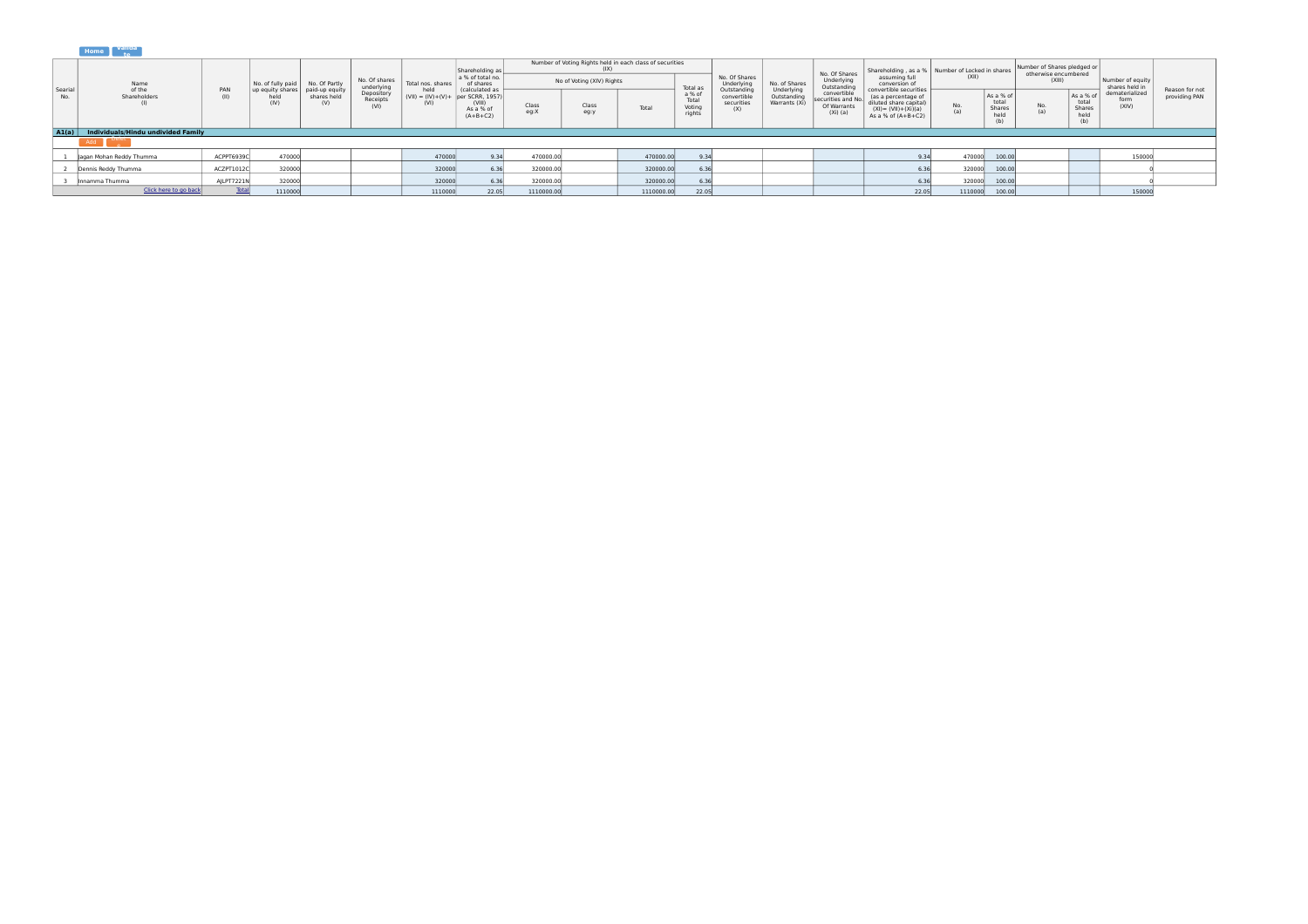<span id="page-8-0"></span>

|               | _______                                                             |             |                                  |                                      |                                                                               |                   |                                                     |                        |                                                                                                 |            |                                     |                                                |                              |                                                                |                                                                                                                       |                                                            |                                            |                                                               |                                             |                                    |                                 |
|---------------|---------------------------------------------------------------------|-------------|----------------------------------|--------------------------------------|-------------------------------------------------------------------------------|-------------------|-----------------------------------------------------|------------------------|-------------------------------------------------------------------------------------------------|------------|-------------------------------------|------------------------------------------------|------------------------------|----------------------------------------------------------------|-----------------------------------------------------------------------------------------------------------------------|------------------------------------------------------------|--------------------------------------------|---------------------------------------------------------------|---------------------------------------------|------------------------------------|---------------------------------|
|               | Name                                                                |             | No. of fully paid                | No. Of Partly                        | No. Of shares<br>underlying                                                   | Total nos. shares | Shareholding as<br>a % of total no.<br>of shares    |                        | Number of Voting Rights held in each class of securities<br>(1)<br>No of Voting (XIV)<br>Rights |            | Total a                             | No. Of Shares<br>Underlying                    | No. of Shares<br>Underlying  | No. Of Shares<br>Underlying<br>Outstanding                     | assuming full<br>conversion of                                                                                        | Shareholding, as a %   Number of Locked in shares<br>(XII) |                                            | Number of Shares pledged or<br>otherwise encumbered<br>(XIII) |                                             | Number of equity<br>shares held in |                                 |
| Searia<br>No. | of the<br>Shareholders                                              | PAN<br>(II) | up equity shares<br>held<br>(IV) | paid-up equity<br>shares held<br>(V) | held<br>Depository<br>Receipts<br>$(VII) = (IV)+(V)+$ per SCRR, 1957)<br>(VI) |                   | (calculated as<br>(VIII)<br>As a % of<br>$(A+B+C2)$ | Class<br>Class<br>eg:y |                                                                                                 | Total      | a % of<br>Total<br>Votino<br>rights | Outstandin<br>convertible<br>securities<br>(X) | Outstanding<br>Warrants (Xi) | convertible<br>securities and No.<br>Of Warrants<br>$(Xi)$ (a) | convertible securities<br>(as a percentage of<br>diluted share capital)<br>$(XI) = (VII)+(X)$<br>As a % of $(A+B+C2)$ | No.<br>(a)                                                 | As a % o<br>total<br>Shares<br>held<br>(b) | No.                                                           | As a % of<br>total<br>Shares<br>held<br>(b) | dematerialized<br>form<br>(X V)    | Reason for not providing<br>PAN |
|               | A2(a) Individuals (NonResident<br>Individuals/ Foreign Individuals) |             |                                  |                                      |                                                                               |                   |                                                     |                        |                                                                                                 |            |                                     |                                                |                              |                                                                |                                                                                                                       |                                                            |                                            |                                                               |                                             |                                    |                                 |
|               | Add<br><b>College</b>                                               |             |                                  |                                      |                                                                               |                   |                                                     |                        |                                                                                                 |            |                                     |                                                |                              |                                                                |                                                                                                                       |                                                            |                                            |                                                               |                                             |                                    |                                 |
|               | oseph Sudheer Reddy Thumma                                          | AWLPT4630L  | 2119346                          |                                      |                                                                               | 2119346           | 42.11                                               | 2119346.00             |                                                                                                 | 2119346.00 | 42.11                               |                                                |                              |                                                                | 42.11                                                                                                                 | 2119346                                                    | 100.00                                     |                                                               |                                             | 1079346                            |                                 |
|               | Click here to go back                                               | Total       | 2119346                          |                                      |                                                                               | 2119346           | 42.11                                               | 2119346.00             |                                                                                                 | 2119346.00 | 42.11                               |                                                |                              |                                                                | 42.11                                                                                                                 | 2119346                                                    | 100.00                                     |                                                               |                                             | 1079346                            |                                 |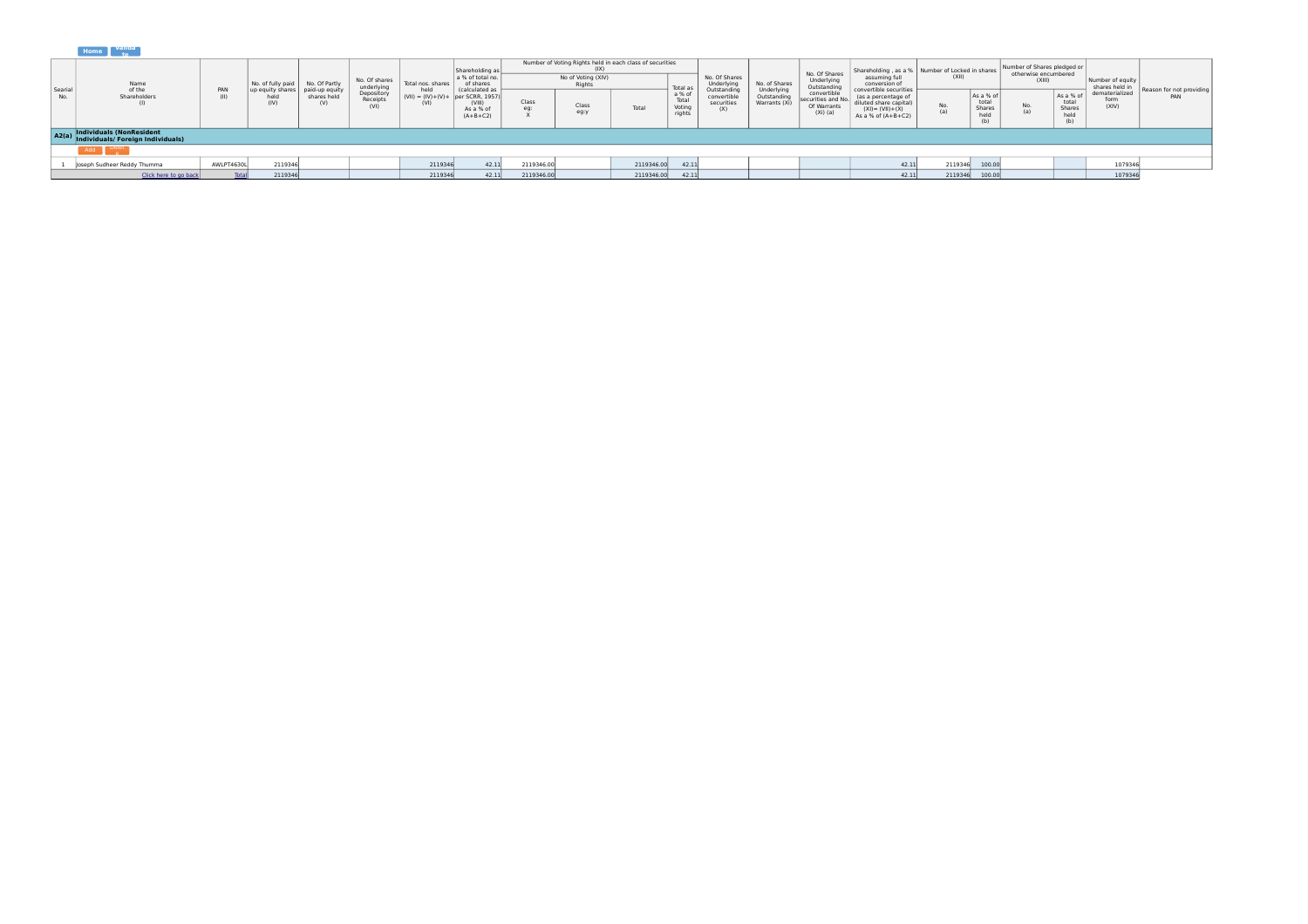<span id="page-9-0"></span>

|                 | _______                                                                                           |              |                                                                          |                                      |                                |                                                     |                                                     |              |                              |                                                          |                                     |                                                 |                                            |                                                                |                                                                                                                         |                  |                                             |                                    |                                 |
|-----------------|---------------------------------------------------------------------------------------------------|--------------|--------------------------------------------------------------------------|--------------------------------------|--------------------------------|-----------------------------------------------------|-----------------------------------------------------|--------------|------------------------------|----------------------------------------------------------|-------------------------------------|-------------------------------------------------|--------------------------------------------|----------------------------------------------------------------|-------------------------------------------------------------------------------------------------------------------------|------------------|---------------------------------------------|------------------------------------|---------------------------------|
|                 |                                                                                                   |              |                                                                          |                                      | No. Of shares<br>underlying    |                                                     | Shareholding as                                     |              |                              | Number of Voting Rights held in each class of securities |                                     |                                                 |                                            | No. Of Shares                                                  | Shareholding, as a %   Number of Locked in shares                                                                       |                  |                                             |                                    |                                 |
|                 | Name                                                                                              |              | No. of fully paid                                                        | No. Of Partly                        |                                | Total nos, shares                                   | a % of total no.<br>of shares                       |              | No of Voting (XIV)<br>Rights |                                                          | Total as                            | No. Of Shares<br>Underlying                     | No. of Shares                              | Underlying<br>Outstanding                                      | assuming full<br>conversion of                                                                                          | (XII)            |                                             | Number of equity<br>shares held in |                                 |
| Searia<br>No.   | of the<br>Shareholders                                                                            | PAN<br>(11)  | up equity shares<br>held<br>(IV)                                         | paid-up equity<br>shares held<br>(V) | Depository<br>Receipts<br>(VI) | held<br>$(VII) = (IV)+(V)+$ per SCRR, 1957)<br>(VI) | (calculated as<br>(VIII)<br>As a % of<br>$(A+B+C2)$ | Class<br>eq: | Class<br>eg:y                | Total                                                    | a % of<br>Total<br>Voting<br>rights | Outstanding<br>convertible<br>securities<br>(X) | Underlying<br>Outstanding<br>Warrants (Xi) | convertible<br>securities and No.<br>Of Warrants<br>$(Xi)$ (a) | convertible securities<br>(as a percentage of<br>diluted share capital)<br>$(XI) = (VII) + (X)$<br>As a % of $(A+B+C2)$ | $\frac{No}{(a)}$ | As a % of<br>total<br>Shares<br>held<br>(b) | dematerialized<br>form<br>(XIV)    | Reason for not providing<br>PAN |
| <b>B3(a(il)</b> | Individuals - ii. Individual shareholders holding nominal share capital in excess of Rs. 2 lakhs. |              |                                                                          |                                      |                                |                                                     |                                                     |              |                              |                                                          |                                     |                                                 |                                            |                                                                |                                                                                                                         |                  |                                             |                                    |                                 |
|                 |                                                                                                   |              | Disclosure of shareholder holding more than 1% of total number of shares |                                      |                                |                                                     |                                                     |              |                              |                                                          |                                     |                                                 |                                            |                                                                |                                                                                                                         |                  |                                             |                                    |                                 |
|                 | <b>DEEPA DIXIT PATEL</b>                                                                          | BFCPP7096D   | 53015                                                                    |                                      |                                | 53015                                               | 1.05                                                | 53015.00     |                              | 53015.00                                                 | 1.05                                |                                                 |                                            |                                                                | 1.05                                                                                                                    |                  | 0.00                                        | 53015                              |                                 |
|                 | NIVEDAN BHARADWAI                                                                                 | AEVPB2177G   | 51500                                                                    |                                      |                                | 51500                                               | 1.02                                                | 51500.00     |                              | 51500.00                                                 | 1.02                                |                                                 |                                            |                                                                |                                                                                                                         |                  | 0.00                                        | 51500                              |                                 |
|                 | PRAMOD HIRARHAI PARMAR                                                                            | ANOPP2279F   | 64125                                                                    |                                      |                                | 64125                                               | 1.27                                                | 64125.00     |                              | 64125.00                                                 | 1.27                                |                                                 |                                            |                                                                | 1.27                                                                                                                    |                  | 0.00                                        | 64125                              |                                 |
|                 | SHWETA PRAMOD PARMAR                                                                              | AIPP 8482Q   | 58325                                                                    |                                      |                                | 58325                                               | 1.16                                                | 58325.00     |                              | 58325.00                                                 |                                     |                                                 |                                            |                                                                |                                                                                                                         |                  | 0.00                                        | 58325                              |                                 |
|                 | Click here to go back                                                                             | <b>Total</b> | 226965                                                                   |                                      |                                | 226965                                              | 4.51                                                | 226965.00    |                              | 226965.00                                                | 4.51                                |                                                 |                                            |                                                                | 4.51                                                                                                                    |                  | 0.00                                        | 226965                             |                                 |